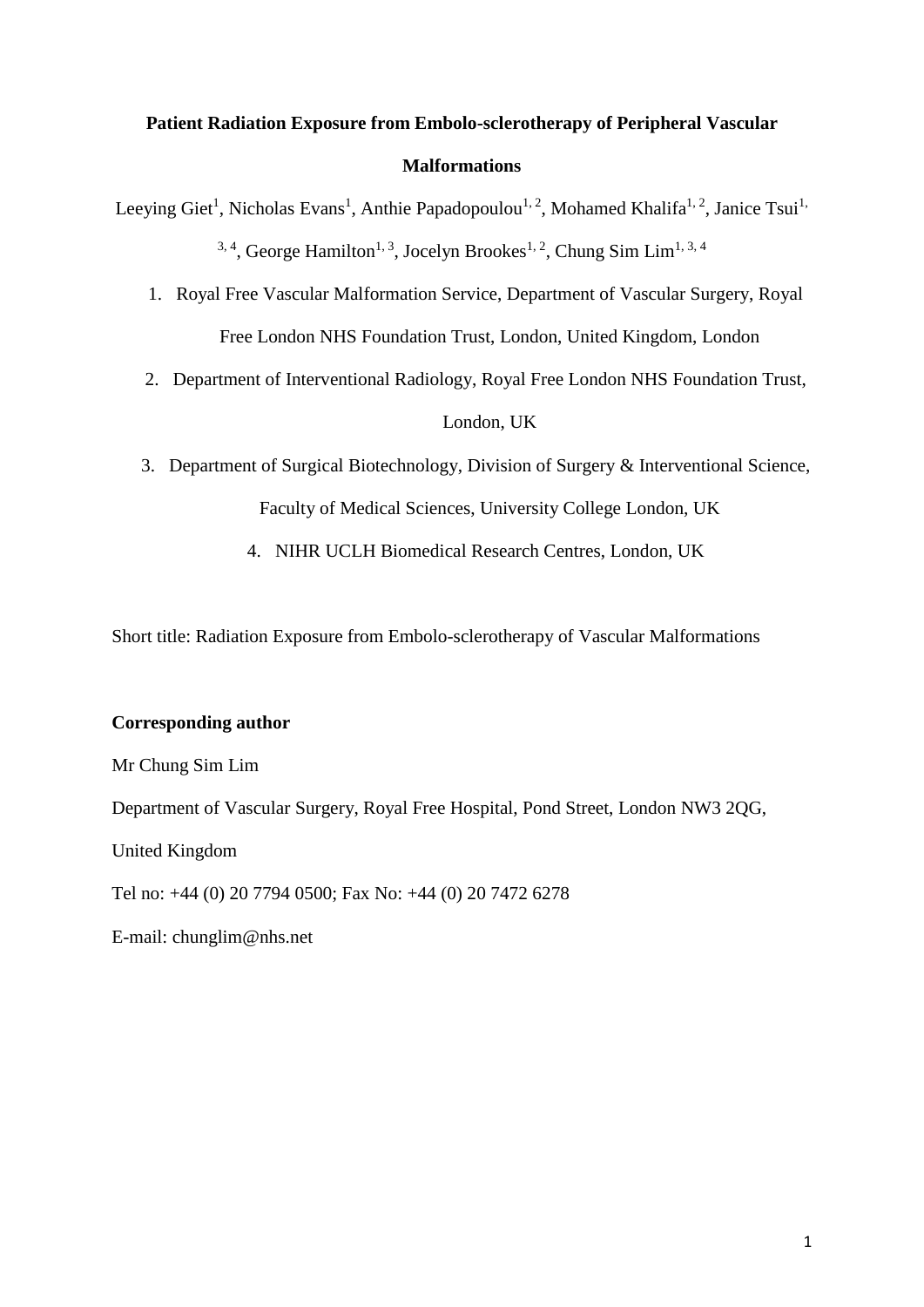# **Key words**

Vascular malformation, arteriovenous malformation, embolo-sclerotherapy, sclerotherapy, embolization, ionizing radiation

#### **Table of Contents Summary**

This retrospective study analyzed the radiation exposure for patients who underwent embolosclerotherapy (EST) for peripheral vascular malformations (VMs). The single and cumulative radiation exposure in patients with VMs who had EST were generally less than many common endovascular arterial and deep venous interventions. However, since some patients with VMs received relatively high radiation doses from EST and some require multiple interventions, the authors recommend that clinicians who perform these procedures keep the radiation exposure to a minimum.

# **Article highlights**

#### *Type of research*

Single-center, retrospective, cohort study

#### *Key findings*

The median (range) dose-area product, DAP measured for single and cumulative embolosclerotherapy (EST) for peripheral vascular malformation (VM) was 1.26 Gycm<sup>2</sup> (range 0.00  $-698.36$  Gycm<sup>2</sup>) and 1.91 Gycm<sup>2</sup> (range  $0.00 - 1300.24$  Gycm<sup>2</sup>), respectively. Significantly higher DAP was found in single and cumulative EST for patients with high-flow VMs than those with low-flow VMs.

# *Take home message*

Though overall patient radiation exposure in EST for patients with VM was relatively low, in comparison with many common endovascular arterial and deep venous interventions, the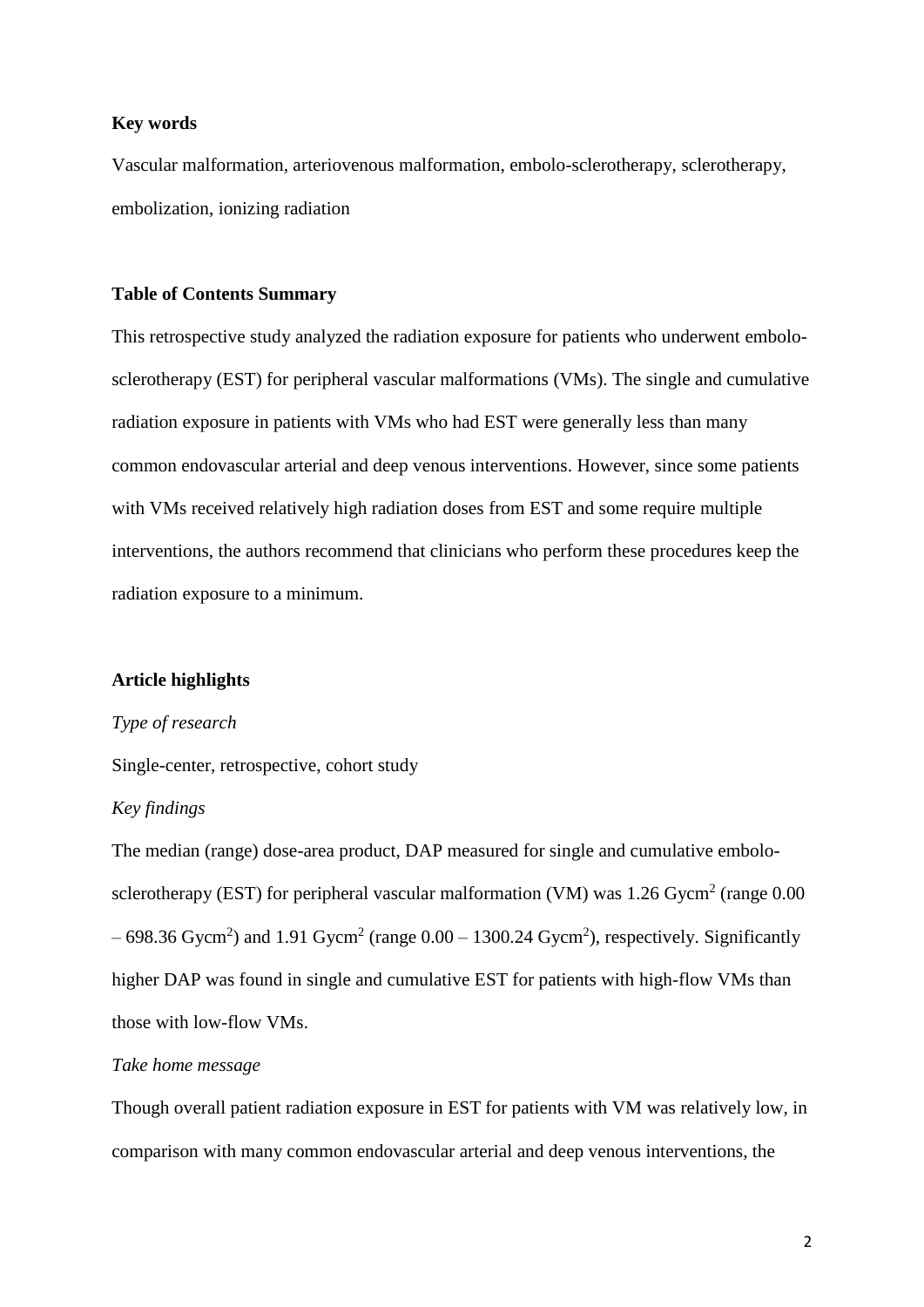DAP and fluoroscopy time measured in some of these procedures were still high. Therefore, it is important that clinicians who perform these procedures keep the radiation exposure to a minimum.

#### **Abstract**

#### *Objectives*

Embolo-sclerotherapy (EST) is the mainstay therapy for peripheral vascular malformations (VMs) which involves the exposure of patients to ionising radiation. We aimed to analyze the radiation exposure to patients from EST of peripheral VMs over five years in a single specialist center.

# *Methods*

All patients who had EST performed at single specialist tertiary centre for peripheral VMs between January 1<sup>st</sup> 2013 and January 8<sup>th</sup> 2018 were identified from a prospectively collected database. Data collection included basic demographics, date of the procedure, anatomical site, flow classification of VMs and procedural details. Radiation exposure, measured in dose-area product (DAP) and fluoroscopy time, of all patients identified to have EST of VM during the period were retrospectively reviewed. Statistical analysis was performed using Mann-Whitney *U* and Kruskal-Wallis tests for comparison between subgroups. P<0.05 was considered significant.

#### *Results*

A total of 237 patients (median age 30 years; range  $1 - 73$  years) underwent 419 ESTs during the study period. Of these, 61 (25.7%) patients had high-flow VM (HFVM) and underwent 140 (33.4%) ESTs. Meanwhile, 176 (74.3%) patients had low-flow VM (LFVM) and underwent 279 ESTs (66.6%). Patients with HFVM had a median of 2 procedures (range 1 - 13), compared to a median of 1 (range 1 - 6) for LFVM within the study period. The median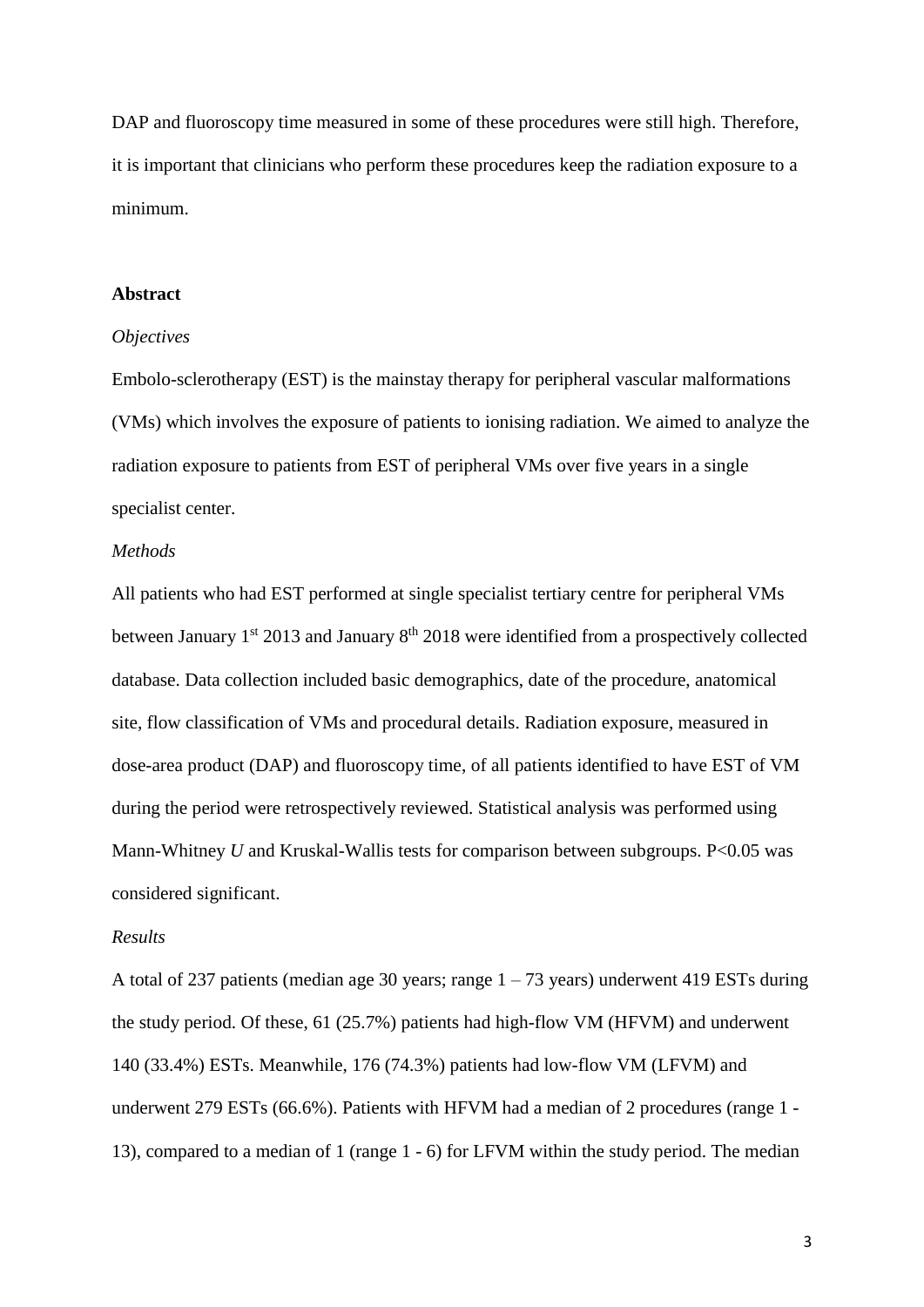DAP for single and cumulative EST for VM were 1.26 Gycm<sup>2</sup> (range  $0.00 - 698.36$  Gycm<sup>2</sup>) and 1.91 Gycm<sup>2</sup> (range  $0.00 - 1300.24$  Gycm<sup>2</sup>), respectively. Whereas, the median fluoroscopy time for single and cumulative EST were 19 seconds (range  $1 - 3845$  seconds) and 30 seconds (range 1 – 5843 seconds), respectively. Significantly higher patient radiation exposure in DAP and fluoroscopy time was measured for single and cumulative EST for HFVM when compared with LFVM (both P<0.01; Mann Whitney *U*). A significant difference in DAP but not fluoroscopic time were found when anatomical areas of VMs by were compared.

#### *Conclusions*

Patient radiation exposure for EST of peripheral VMs measured in DAP and FT appeared to be generally less than those reported for endovascular arterial and deep venous interventions in the literature. However, some patients with peripheral VMs received relatively high radiation doses by our measures. Therefore, further studies should investigate the long-term side-effects of radiation exposure in these patients and strategies to reduce it.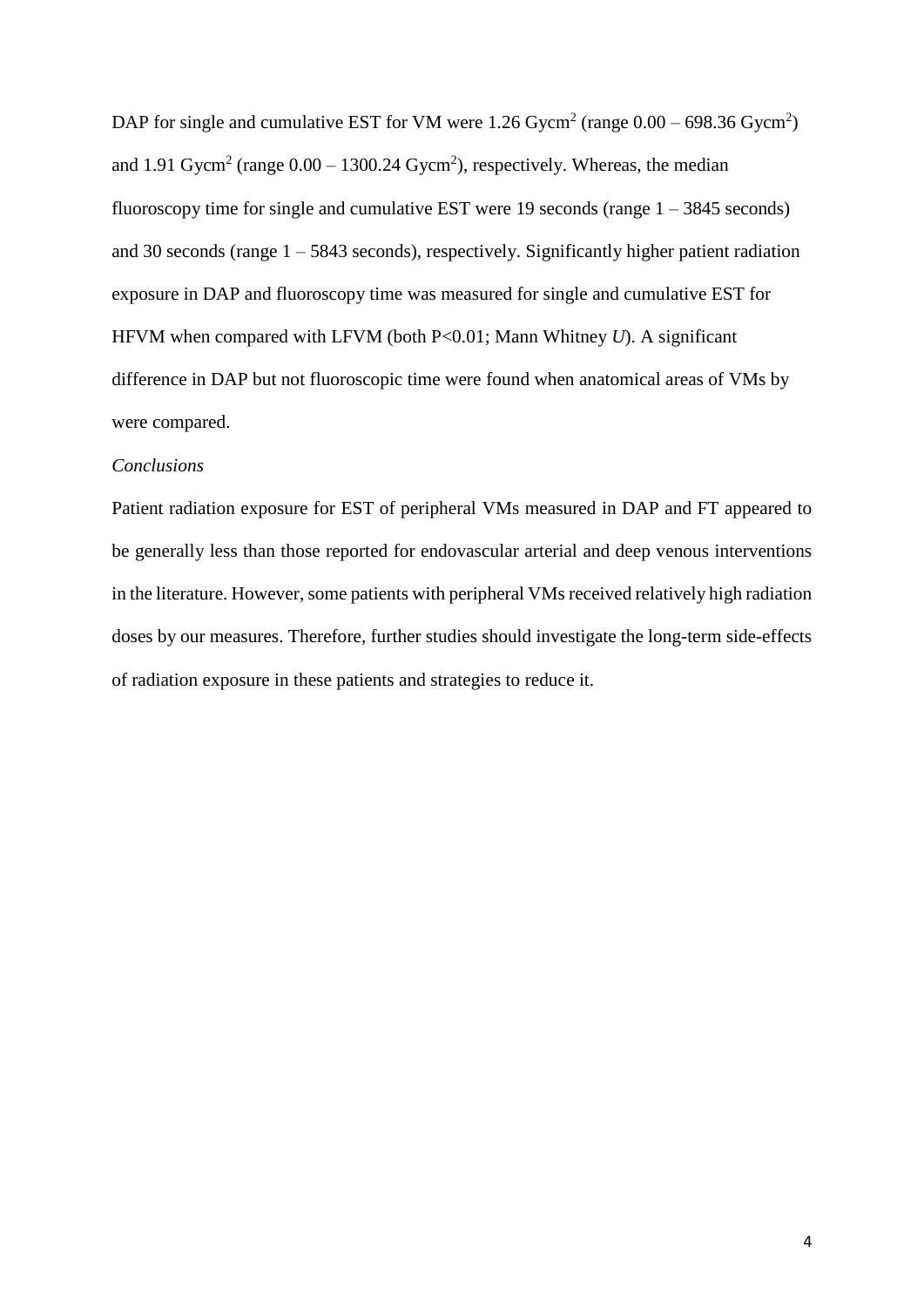#### **Introduction**

Vascular malformations (VMs) are a common, heterogenous group of abnormally developed blood vessels that can be divided into high-flow (HFVM) arteriovenous malformations and low-flow (LFVM) venous, lymphatic and capillary malformations depending on the aetiology involved. The mainstay of treatment for peripheral VMs involves embolo-sclerotherapy (EST), for which fluoroscopy and, therefore, ionizing radiation, is required in many cases  $1, 2$ . The deleterious effects of ionizing radiation are well documented and include an increased risk of malignancy <sup>3, 4</sup>. As a result, patient and operator exposure during common endovascular procedures, such as endovascular aortic aneurysm repair (EVAR) and peripheral arterial and venous interventions, including angioplasty and stenting, have already been the subject of investigation <sup>5-8</sup>. The cohort of patients who undergo endovascular treatment for VMs are, in general, more likely to be younger than those treated for arterial disease. In addition to this, multiple procedures may be required during the course of their treatment  $1, 2$ . Despite these inherent concerns, there is currently no published data with regards to the cumulative radiation exposure received by patients undergoing EST for peripheral VMs. This study aimed to determine the radiation exposure received by patients with peripheral VMs undergoing EST requiring fluoroscopy over five years at a single specialist tertiary center.

# **Methods:**

This is a retrospective audit study of a prospectively collected departmental database, with no patient identifiable data. Hence, institutional review board approval or informed consent was not required.

# *Patients*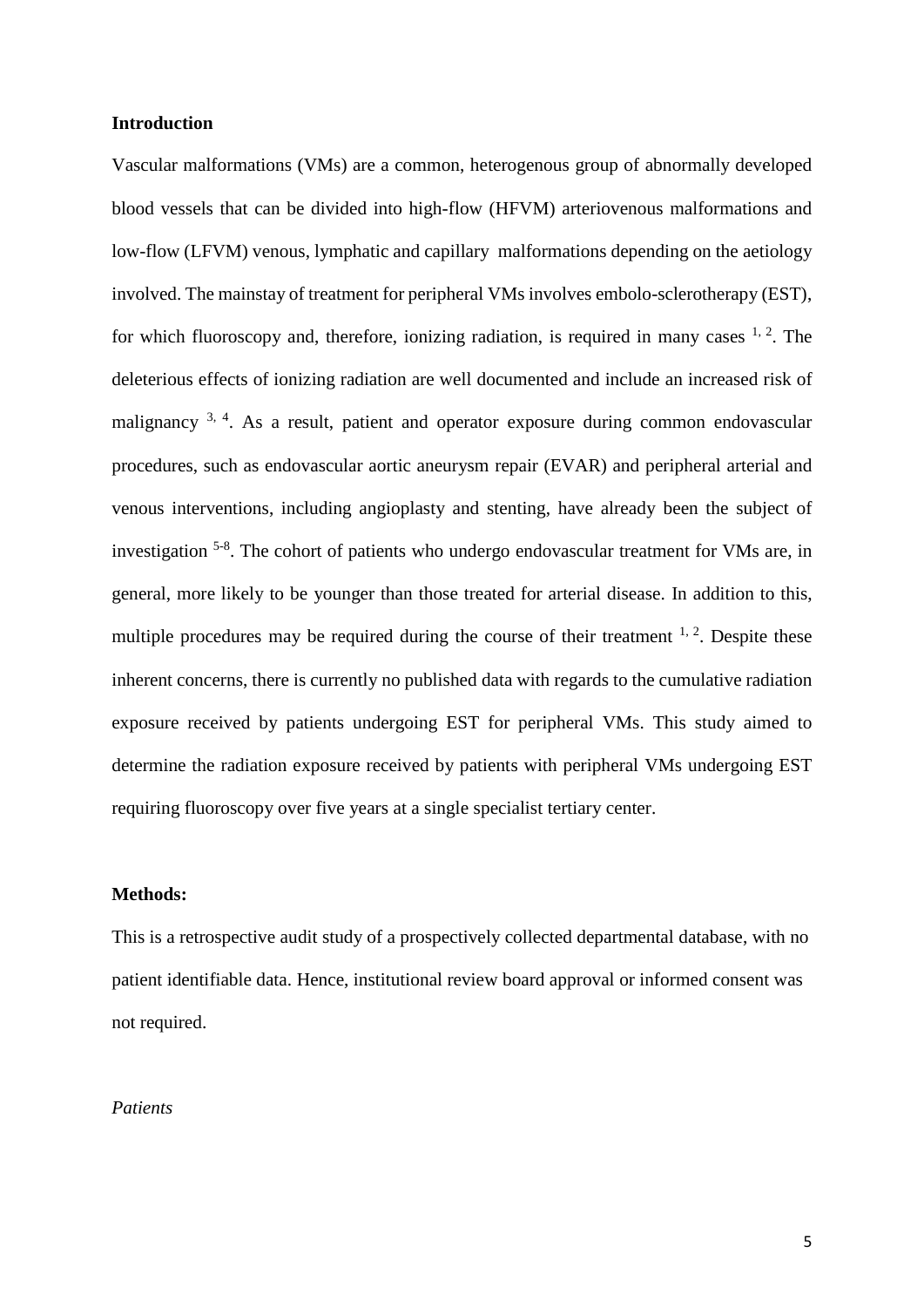All patients who had EST performed at a single specialist tertiary center for peripheral VMs between January  $1<sup>st</sup>$  2013 and January  $8<sup>th</sup>$  2018 were identified from a prospectively collected database. All patients with peripheral VMs treated in our hospital underwent a multidisciplinary team review, which included vascular surgeons, interventional radiologists and a clinical nurse specialist. This directed intervention, including EST. In our practice, only patients with symptomatic and/or rapidly growing peripheral VMs and/or those at risk of causing systemic complication were considered for EST. Patients were treated on joint lists, with a vascular surgeon and an interventional radiologist with a specialist interest in VMs, present. All ESTs of HFVM were performed under selective catheter angiography and direct injection. LFVM were treated with direct injection only.

#### *Data collection*

Data collection included basic demographics, date of the procedure, anatomical site, flow classification of VMs and procedural details. Radiation exposure was measured in dose-area product (DAP) and fluoroscopy time. DAP refers to the radiation absorbed by irradiated tissue multiplied by the area irradiated, which gives a rough estimation of the risk of stochastic effects <sup>7, 9, 10</sup>. Procedures were cross-referenced with computer records and those who did not require endovascular treatment, with no recorded fluoroscopy data or with radiation exposure data not in DAP form, were excluded from analysis. DAP and fluoroscopy times were collected directly through the radiology software Clinical Radiology Information System Live, CRIS Live.

# *Operating theatres and C-arm*

All ESTs were performed either in a vascular hybrid theatre with a ceiling mounted C-arm, (Siemens Artis Zeego, Siemens Healthcare, Erlangen, Germany) or in a vascular operating theatre with a mobile C-arm (Siemens Cios Alpha VA20, Siemens Healthcare, Erlangen,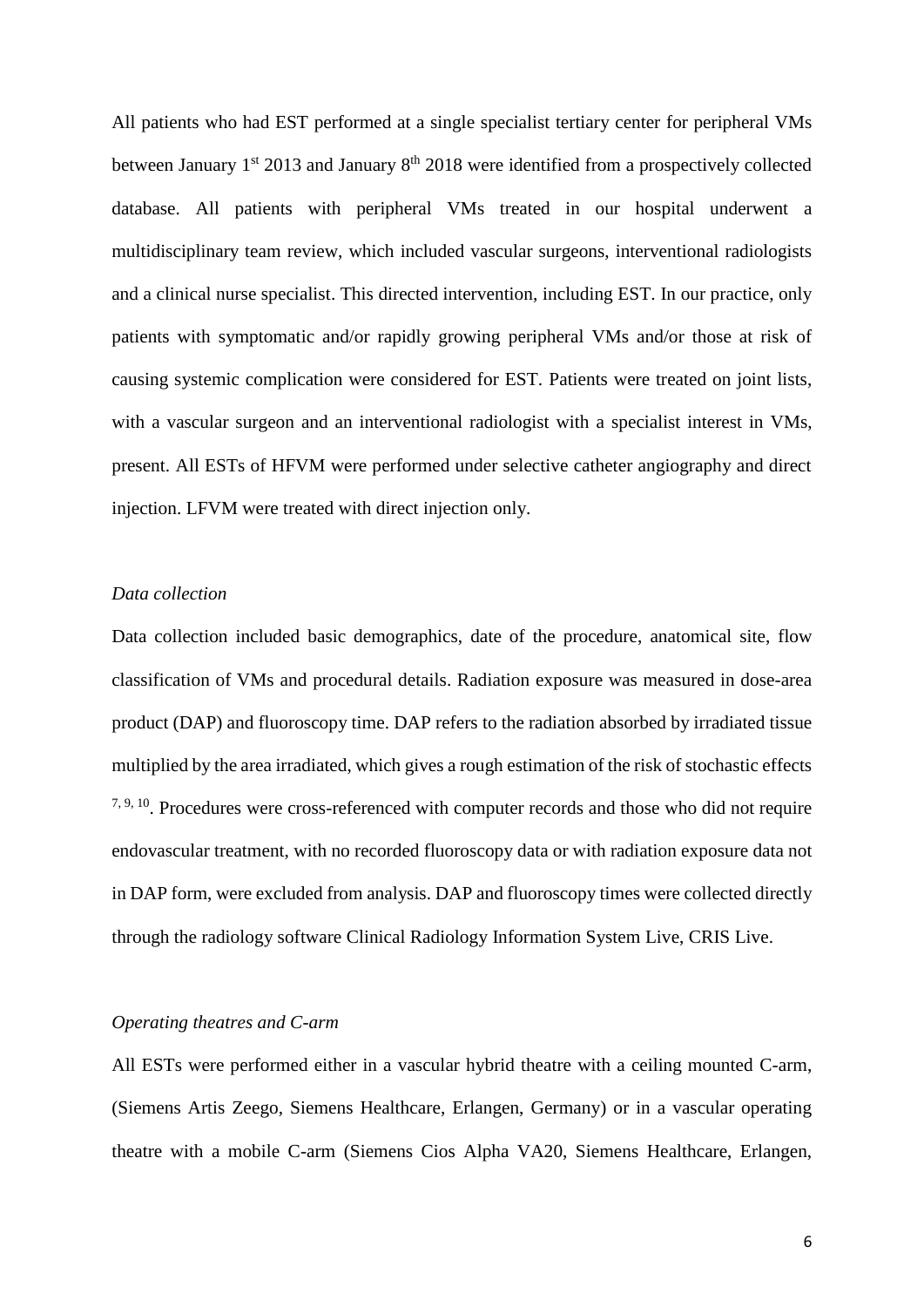Germany). Default settings of a pulse rate of 3.0 - 7.5 pulses/second for background fluoroscopy and two frames per second for digital subtraction angiography acquisitions were used. The fluoroscopy equipment was controlled by a trained radiographer for each procedure. Ultrasound guidance was also used if needed.

# *Statistical analysis*

Statistical analysis was performed using the Statistical Package for Social Sciences, version 17 (SPSS, Chicago, IL). Data was reported in medians, ranges and frequencies. DAP was rounded to the nearest second decimal point in this report including those of less than  $0.05$  Gycm<sup>2</sup>, which were rounded to 0.00 Gycm<sup>2</sup>. Comparisons between groups were performed using the Mann-Whitney *U* or Kruskal-Wallis test depending on number of comparisons. P<0.05 was considered significant.

#### **Results:**

#### *Patient demography*

A total of 237 patients (91 males and 146 females; median age 30 years; range  $1 - 73$  years) underwent 419 ESTs during the study period. Of these, 61 (25.7%) patients had HFVMs and underwent 140 (33.4%) ESTs. Meanwhile, 176 (74.3%) patients had LFVMs and underwent 279 ESTs (66.6%). Table I summarizes the anatomical distributions of VM in the studied patients. Patients with HVFM had a higher number of interventions (median 2; range 1-13) when compared to those with LFVM (median 1; range 1-6) requiring EST during the study period .

# *Dose-area product*

#### Single EST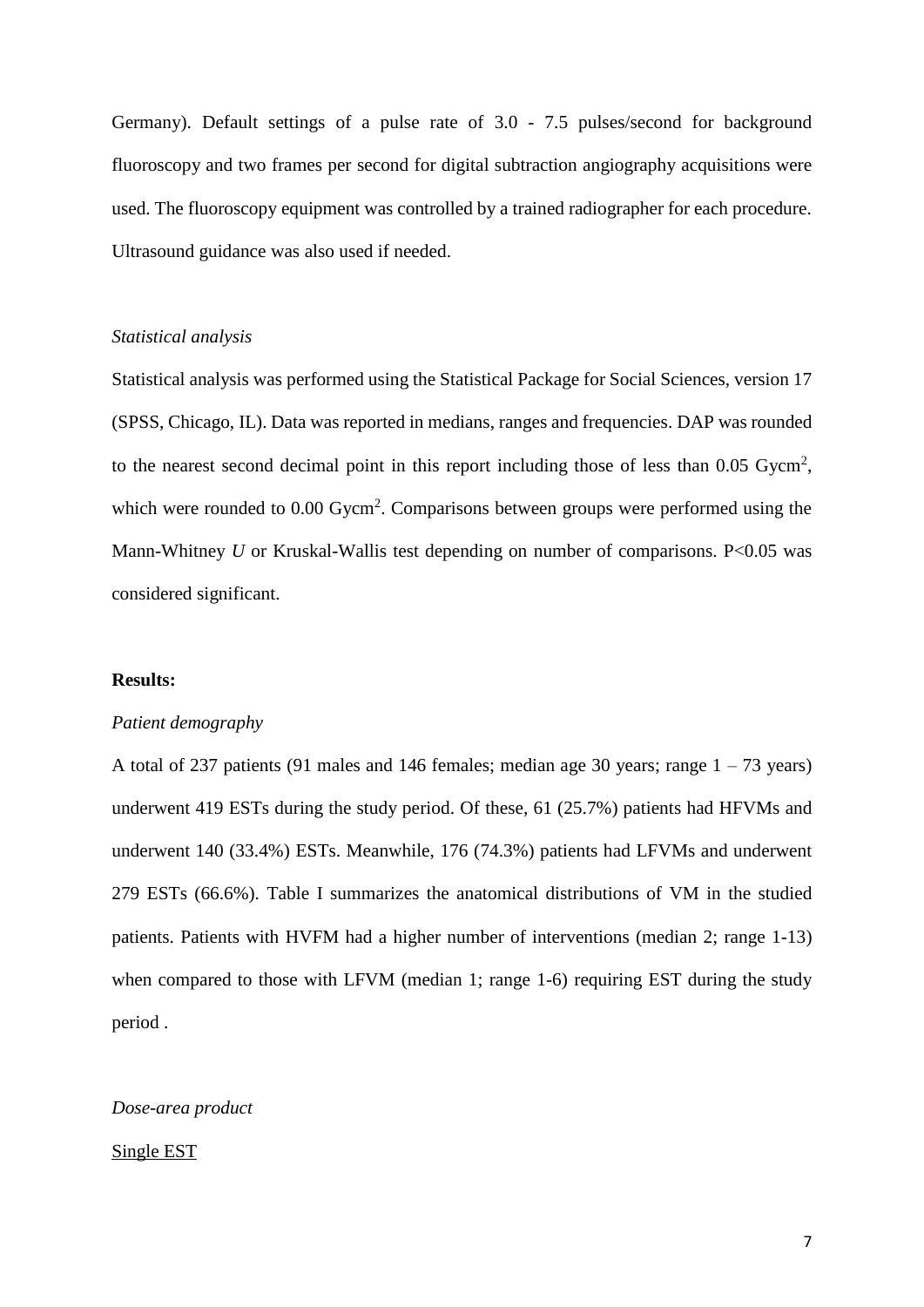Overall, the median DAP per EST for VM was  $1.26$  Gycm<sup>2</sup> (range  $0.00 - 698.36$  Gycm<sup>2</sup>; 419 ESTs). Higher patient radiation exposure in DAP was measured per EST for HFVM (median 2.83 Gycm<sup>2</sup> and range  $0.00 - 698.36$  Gycm<sup>2</sup>; 140 ESTs) than LFVM (median 0.92 Gycm<sup>2</sup> and range  $0.00 - 182.14$  Gycm<sup>2</sup>; 279 ESTs) (P<0.01; Mann Whitney *U*). A significant difference in DAP per EST of VMs of different anatomical sites was also found  $(p < 0.01;$  Kruskal-Wallis) (Table II).

# Cumulative EST per patient

The median cumulative DAP from EST per patient in the study period was  $1.91$  Gycm<sup>2</sup> (range  $0.00 - 1300.24$  Gycm<sup>2</sup>; 237 patients). Higher cumulative DAP was measured per patient for HFVM (median 6.95 Gycm<sup>2</sup> and range  $0.00 - 1300.24$  Gycm<sup>2</sup>; 61 patients) when compared with LFVM (median 1.53 Gycm<sup>2</sup> and range  $0.00 - 182.14$  Gycm<sup>2</sup>; 176 patients) (P<0.01; Mann Whitney *U*). A significant difference in cumulative DAP per patient of different anatomical sites was also found in the study period  $(p<0.01;$  Kruskal-Wallis) (Table III).

# *Fluoroscopy time*

Due to incomplete records of fluoroscopy time, only 176 VM patients with 292 ESTs during the study period were analyzed.

#### Single EST

The median fluoroscopy time per procedure was 19 seconds (range  $1 - 3845$  seconds; 292 ESTs). Significantly higher fluoroscopy time per EST was measured in patients with HFVM (median 109 seconds and range  $1 - 3486$  seconds; 105 ESTs) when compared with those with LFVM (median 12 seconds and range  $1 - 1644$  seconds; 187 ESTs) (P<0.01; Mann-Whitney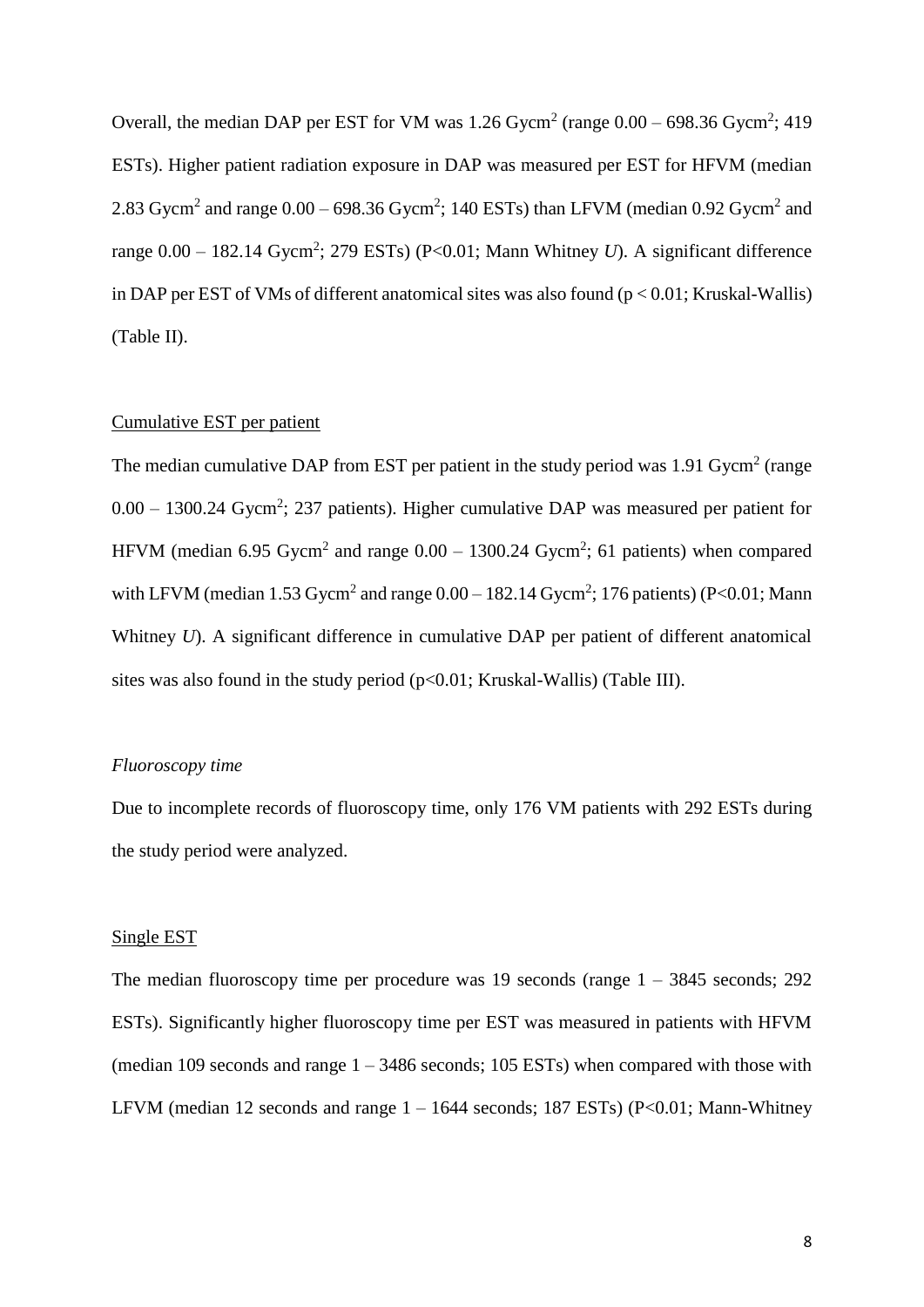*U*). There were no significant differences in fluoroscopy times for ESTs in relation to the anatomical distribution of VMs.

#### Cumulative EST per patient

The median cumulative fluoroscopy time from EST per patient in the study period was 30 seconds (range 1 – 5843 seconds; 176 patients). Higher cumulative fluoroscopy times were measured per patient for HFVM (median 295 seconds and range 1 - 5843 seconds; 45 patients) when compared with LFVM (median 20 seconds and range  $1 - 1739$  seconds; 131 patients) (P<0.01; Mann Whitney *U*). There were no significant differences in cumulative fluoroscopy times per patient in relation to the anatomical distribution of VMs (P=0.82; Kruskal-Wallis).

# **Discussion:**

The use of fluoroscopic guided interventions and therefore, exposure to ionizing radiation, is well documented to potentially cause harm to patients and operators  $6, 9, 11, 12$ . These effects can include, but are not limited to, skin erythema, burns, skin damage, cataracts and malignancies <sup>13</sup>. Whereas some malignancies, such as leukemia show an age-related risk, depending on the age at exposure<sup>3</sup>, the likelihood is that the development of adverse effects following ionizing exposure is multifactorial, with higher cumulative exposure presenting an increased risk for both patients and operators <sup>6, 11, 14, 15</sup>.

Ionizing radiation exposure has previously been the subject of investigation for endovascular procedures including EVAR, coronary interventions and peripheral arterial and venous angioplasty and stenting 5-9, 15-19. A systematic review by Monastiriotis and colleagues found that for a regular, infrarenal EVAR, the mean radiation exposure to the patient in DAP was 79.48 Gycm<sup>2</sup> (range  $4.3 - 619$  Gycm<sup>2</sup>)<sup>5</sup>. Despite a 78% reduction in the radiation dose received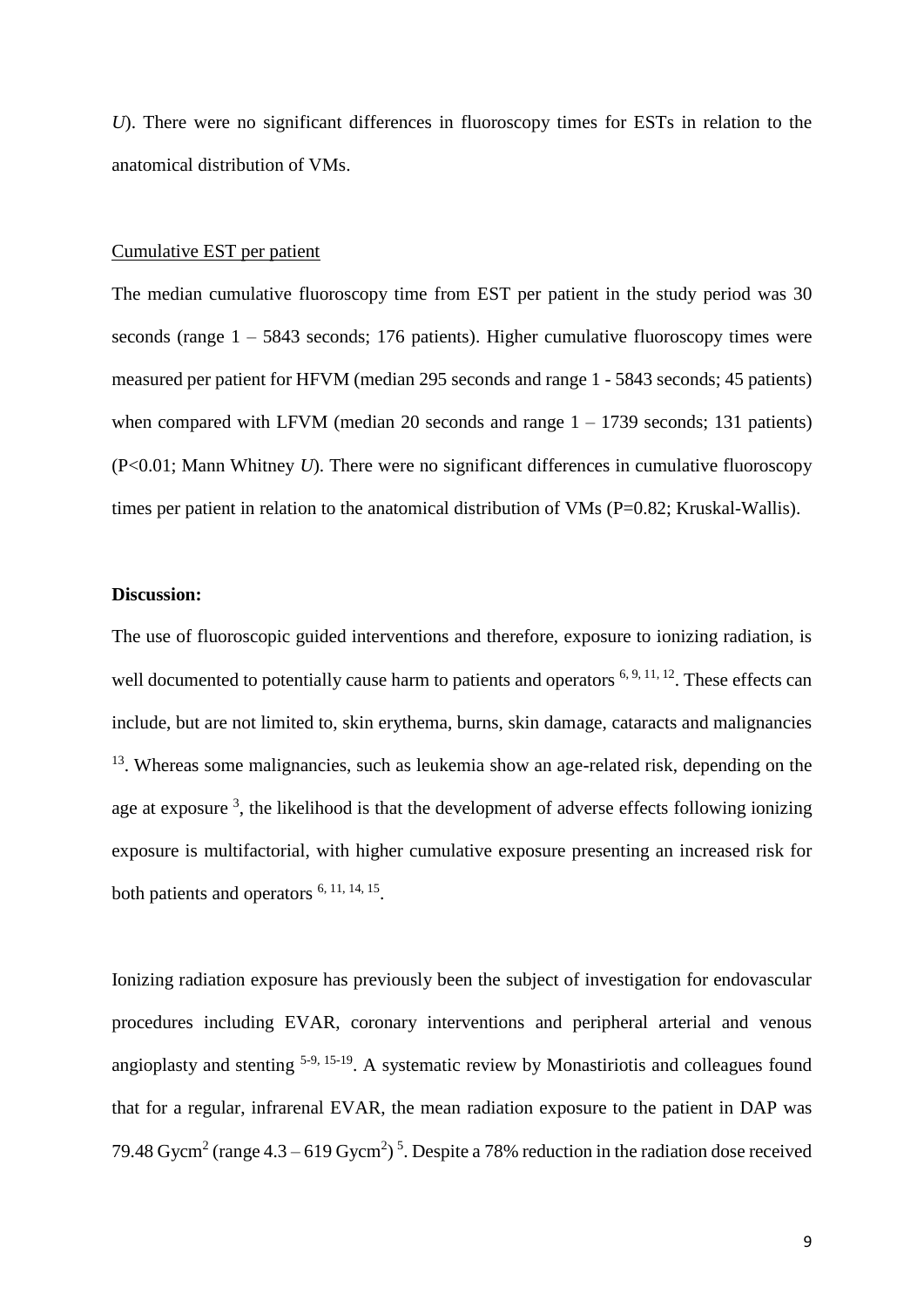by patients during coronary angiography, with or without intervention, over a ten-year period, Faroux and colleagues found the overall mean DAP per procedure in 2016 was 19.94 Gycm<sup>2</sup> with standard deviation of 24.90 Gycm<sup>2 16</sup>. Meanwhile, Majewska and colleagues reviewed a series of peripheral arterial angioplasty and stenting which revealed a wide range of radiation exposure according to the site and complexity of the procedure involved. The highest exposures were found for iliac artery TASC II class C and renal artery procedures (mean DAP of 199 Gycm<sup>2</sup> and 148 Gycm<sup>2</sup>, respectively). The lowest exposures, with a mean DAP of 6.3 Gycm<sup>2</sup>, was found in femoral artery TASC II class A interventions<sup>6</sup>. More recently, Lim and colleagues concluded that endovascular deep venous interventions for central venous outflow obstruction measured in DAP and fluoroscopic time seemed to be less than and, at most, comparable to anatomically similar arterial interventions<sup>8</sup>.

Although there is a relatively large body of literature on arterial interventions and, more recently, venous procedures, very little is known regarding the radiation exposure of patients undergoing EST for HFVM and LFVM. This is one of the very few studies, if any, in the literature that directly estimated the radiation exposure of patients having EST for peripheral VM; a mainstay intervention for the condition. As expected, patients undergoing procedures for HFVM received a significantly higher radiation exposure in DAP and fluoroscopy times for both single and cumulative exposures compared to those with LFVM. This reflects the often more challenging treatment of the former compared to the latter. This study has also found that both single and cumulative radiation exposures measured in DAP for procedures involving the torso and head and neck were higher than those required for upper and lower limbs. Understanding the patient radiation exposure in EST of VM will help clinicians and other responsible radiation safety officers in developing strategies to minimize risk of ionizing radiation exposure to both patients and operators.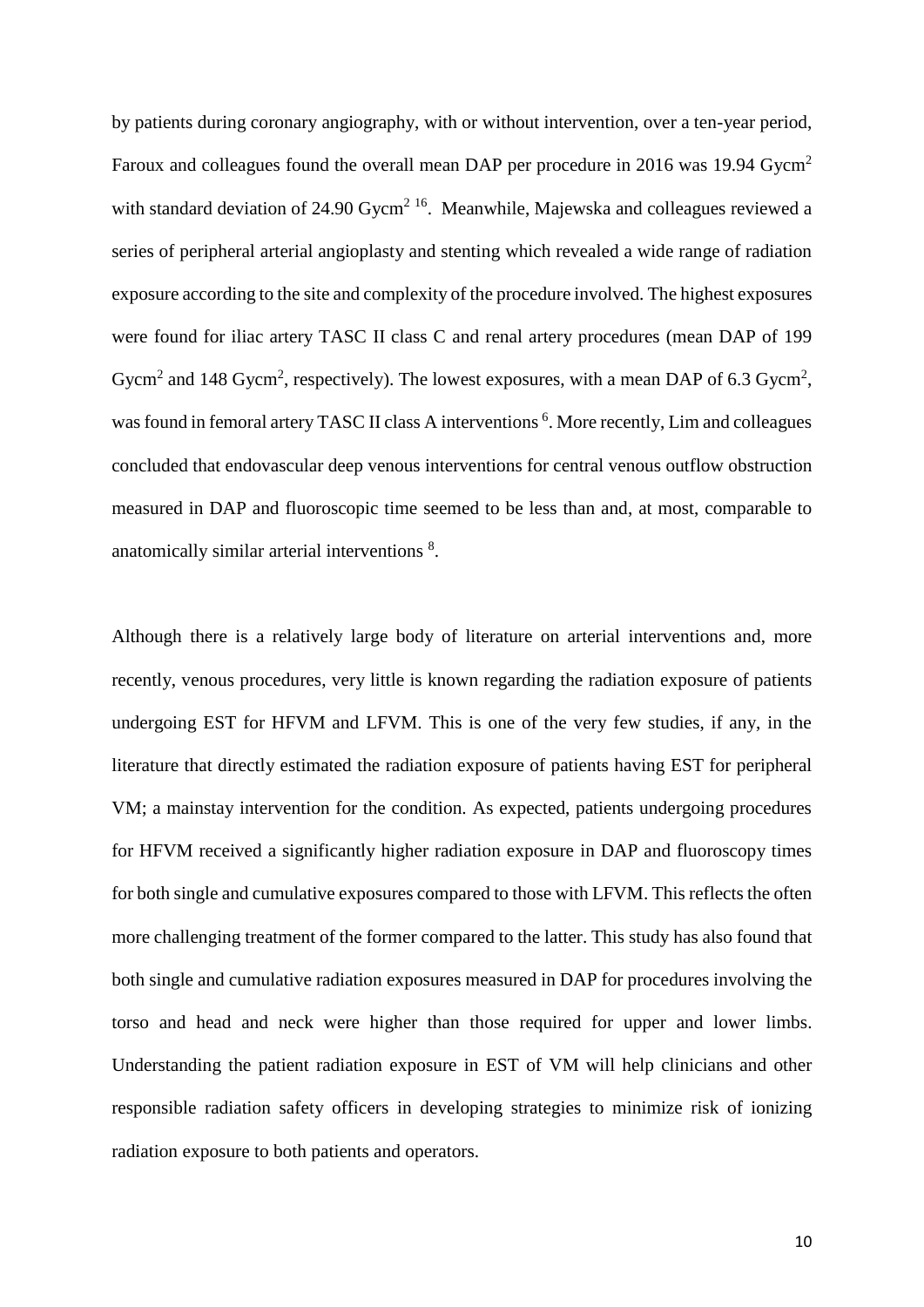In our study, we have demonstrated that most patients with both LFVM and HFVM undergoing EST, received lower doses of radiation measured in DAP and fluoroscopy time when compared to many common endovascular interventions. These include percutaneous coronary interventions, percutaneous transluminal angioplasty, stenting of the lower limb arteries, iliofemoral vein, inferior vena cava and EVAR (Table IV)<sup>5, 7, 8, 16</sup>. However, the ranges of DAP and fluoroscopy time for single and cumulative EST of both HFVM and LFVM were large, ranging from almost zero to 1300.24 Gycm<sup>2</sup> and 1 to 5843 seconds, respectively. This indicates that some patients with VMs did receive relatively high radiation exposures from their treatment and, for a few, as high as that seen in complex endovascular arterial and deep venous interventions, such as EVAR and vena cava stenting  $5, 8, 9$ . These patients have relatively complex, extensive and diffuse VMs. Meanwhile, those with relatively superficial, small and localized VMs are exposed to negligible radiation from their straightforward EST. Moreover, just as those who require arterial and venous interventions, patients with peripheral VMs, especially those that are complex, extensive and diffuse, may also require more than one EST, as shown in this study. This need increases their cumulative radiation exposure. The EVAR trial, which compared endovascular and open repair of abdominal aortic aneurysms, reported an increased incidence of malignancy, in patients treated endovascularly after 15 years of follow-up  $^{20}$ . It is concerning that the patients who undergo EST for peripheral VMs, as shown in this study, are likely to be within a younger age group than those who require arterial interventions. Therefore, some of these patients, particularly those with challenging and extensive peripheral VMs, potentially receive a higher cumulative radiation from multiple ESTs, at a younger age and with an expected longer life-span than their arterial counterparts.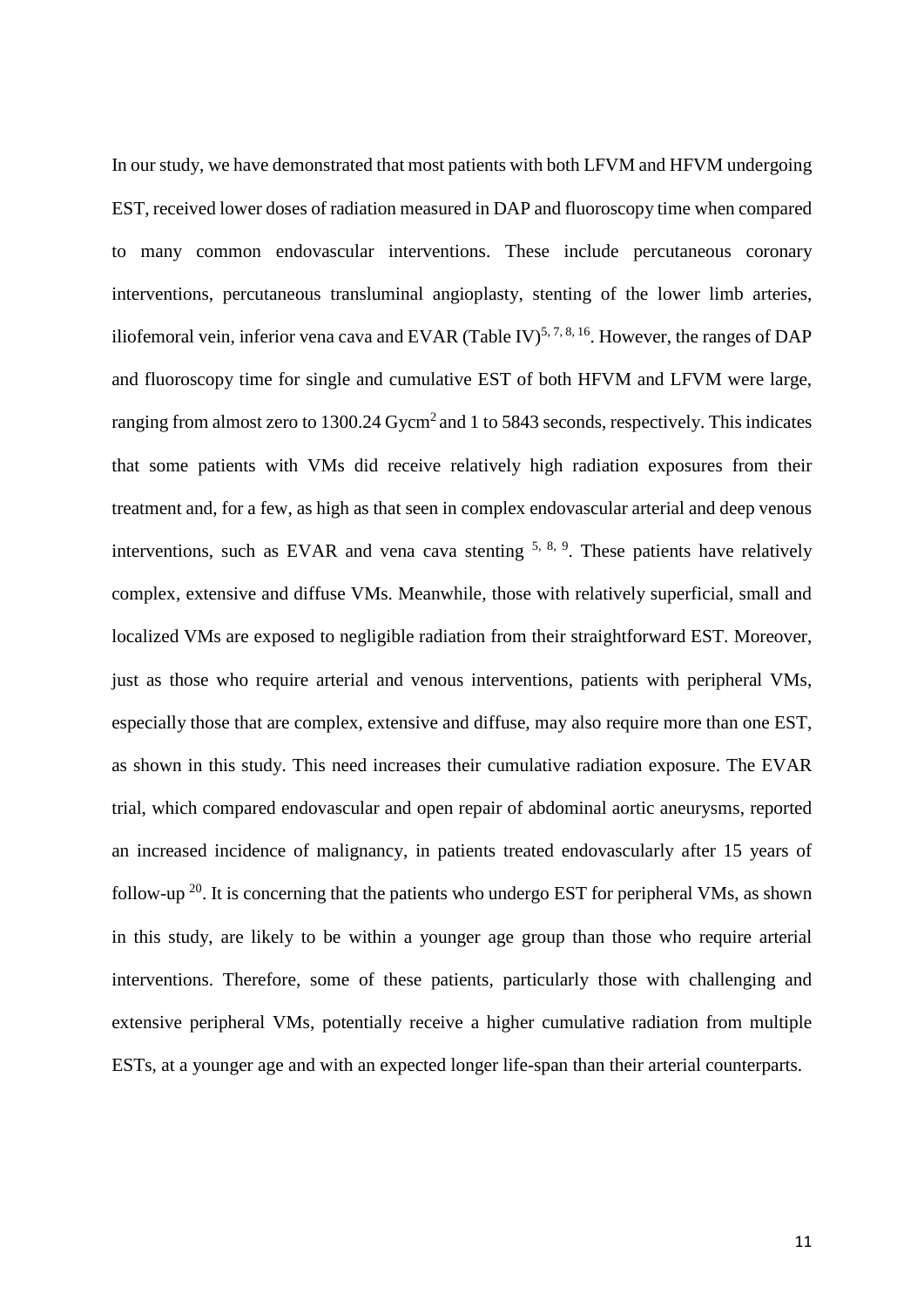With the potential for such exposure, not only to patients, but also to the operators, a limitation of exposure as much as possible is of importance  $11, 12, 14$ . Basic training for protective equipment and an awareness of X-Ray protocols essential for the safety of theatre and radiology personnel <sup>9, 14, 17</sup>. Operators should be aware of optimal patient and staff positioning to reduce radiation exposure and scatter  $5, 14$ . The judicious use of appropriate collimation and magnification should be employed and the use of extreme angulations should also be limited <sup>14</sup>. Further use of low dose and pulsed fluoroscopy will contribute to an overall radiation reduction  $12, 18$ . Lastly, newer digital technology, and the use of non-ionizing radiation imaging modalities including ultrasonography and fusion imaging have contributed in significant dose reductions for endovascular procedures  $11, 21, 22$ .

There are several limitations to this study. Firstly, as a single center retrospective study with a relatively small number of patients, potential biases cannot be ruled out. As with any medical procedure with exposure to radiation, the risks need to be quantified and limited as much as possible, with further research into this area required. Secondly, DAP and fluoroscopy time are exposure radiation indices that only provide theoretical radiation risk estimates, which do not factor in individual variations in susceptibility to radiation damage  $9-11$ . There are many additional factors that determine the radiation dose of a procedure, including the patient's build, operative field, the use of digital subtraction and procedural complexity. DAP and fluoroscopy times were used as they are easily obtained as they are automatically computed by modern fluoroscopy units<sup>7, 9-11, 23</sup>. Furthermore, many studies on radiation exposure, including those for endovascular arterial and deep venous interventions, have reported their findings using these indices, allowing for comparison between studies  $5, 7, 8, 16$ . However, these comparisons between procedures for differing pathologies should be made cautiously, due the differences in the nature of the pathology, complexity of the interventions and in the patient cohorts studied.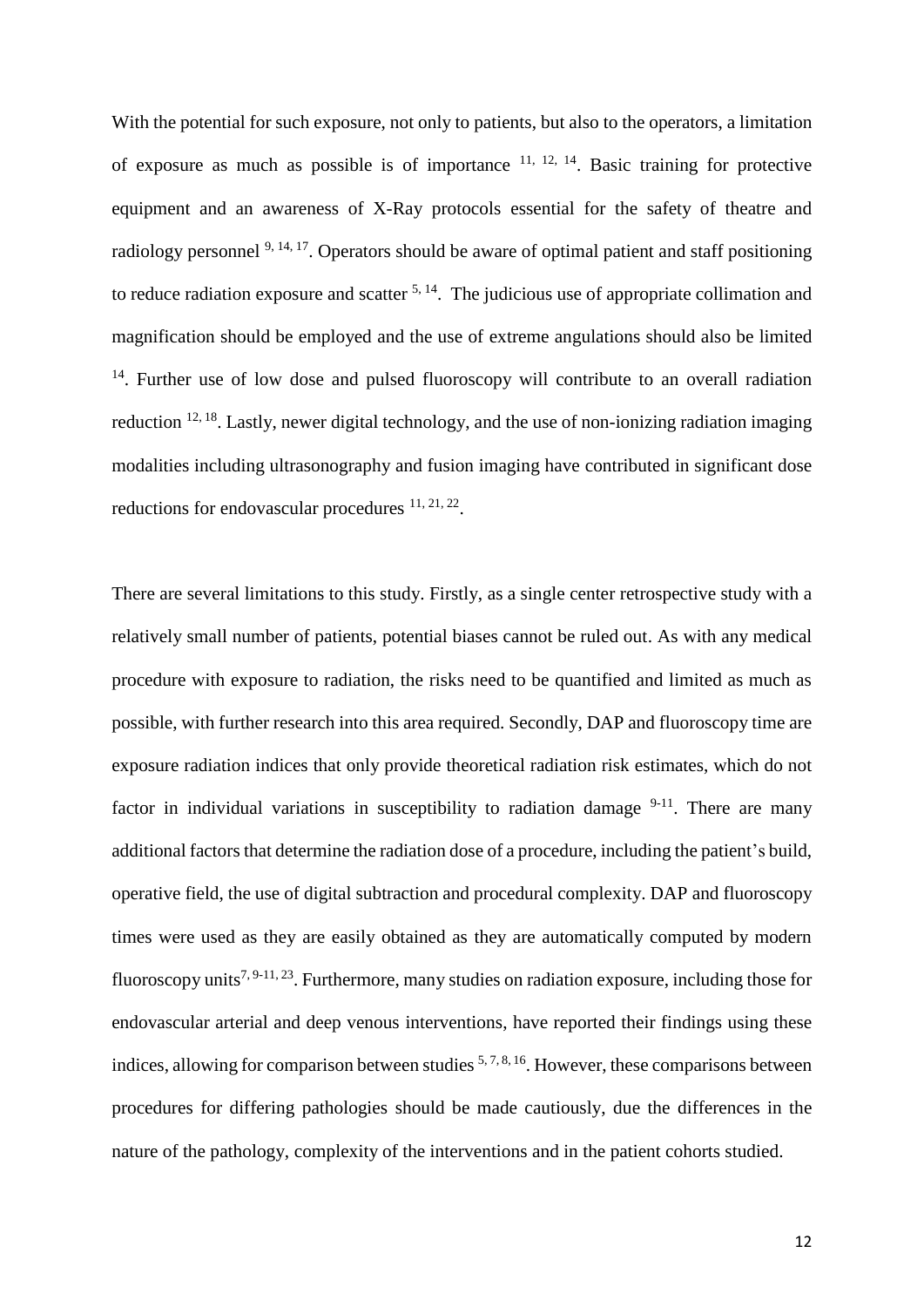# **Conclusion:**

Patient radiation exposure for EST of peripheral VMs measured in DAP and FT appeared to be generally lower than those reported for endovascular arterial and deep venous interventions in the literature. However, some patients with peripheral VMs received relatively high radiation doses from EST. Furthermore, patients with peripheral VMs are usually much younger than those with arterial diseases and may require multiple interventions, leading to further radiation exposure during their lifetime. Further studies should investigate the long-term side-effects of radiation exposure in these patients and strategies to reduce this.

# **References:**

- **1.** Lee BB, Baumgartner I, Berlien HP, Bianchini G, Burrows P, Do YS, Ivancev K, Kool LS, Laredo J, Loose DA, Lopez-Gutierrez JC, Mattassi R, Parsi K, Rimon U, Rosenblatt M, Shortell C, Simkin R, Stillo F, Villavicencio L, Yakes W. Consensus Document of the International Union of Angiology (IUA)-2013. Current concept on the management of arterio-venous management. *Int Angiol.* 2013;32(1):9-36.
- **2.** Mulligan PR, Prajapati HJ, Martin LG, Patel TH. Vascular anomalies: classification, imaging characteristics and implications for interventional radiology treatment approaches. *Br J Radiol.* 2014;87(1035):20130392.
- **3.** United Nations Scientific Committee on Atomic Radiation. Sources, Effects and Risks of Ionizing Radiation. Volume II: Effects of Radiation Exposure of Children. New York: United Nations; 2013. https:/[/www.unscear.org/docs/reports/2013/13-](http://www.unscear.org/docs/reports/2013/13-85418_Report_2013_Annex_A.pdf) [85418\\_Report\\_2013\\_Annex\\_A.pdf](http://www.unscear.org/docs/reports/2013/13-85418_Report_2013_Annex_A.pdf)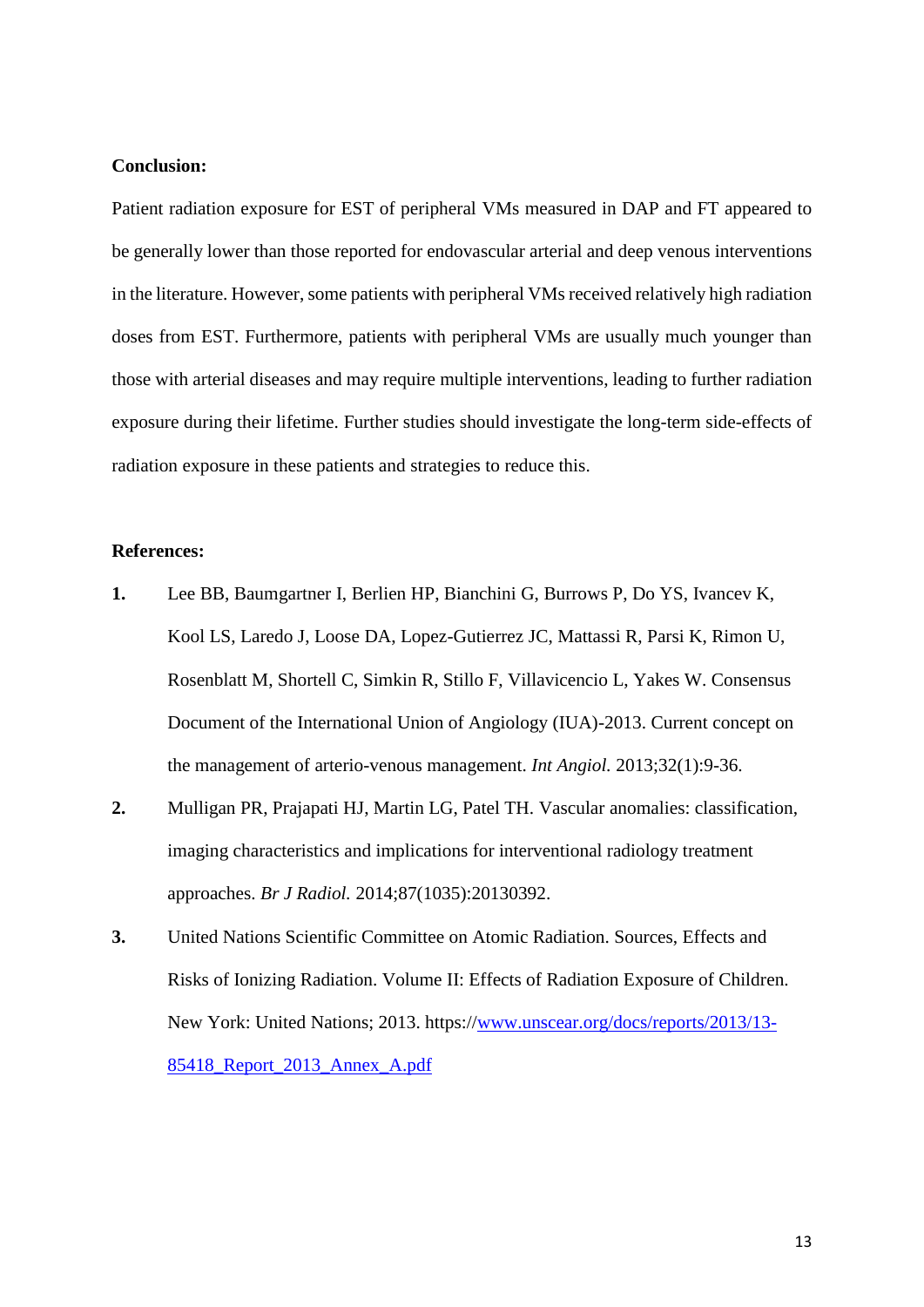- **4.** Preston DL, Ron E, Tokuoka S, Funamoto S, Nishi N, Soda M, Mabuchi K, Kodama K. Solid cancer incidence in atomic bomb survivors: 1958-1998. *Radiat Res.*  2007;168(1):1-64.
- **5.** Monastiriotis S, Comito M, Labropoulos N. Radiation exposure in endovascular repair of abdominal and thoracic aortic aneurysms. *J Vasc Surg.* 2015;62(3):753-761.
- **6.** Majewska N, Blaszak MA, Juszkat R, Frankiewicz M, Makalowski M, Majewski W. Patients' radiation doses during the implantation of stents in carotid, renal, iliac, femoral and popliteal arteries. *Eur J Vasc Endovasc Surg.* 2011;41(3):372-377.
- **7.** Spira D, Kirchner S, Blumenstock G, Herz K, Ketelsen D, Wiskirchen J, Wiesinger B. Therapeutic angiographic procedures: differences in dose area product between analog image intensifier and digital flat panel detector. *Acta Radiol.* 2016;57(5):587- 594.
- **8.** Lim CS, Waseem S, El-Sayed T, Budge J, Quintana B, Thulasidasan N, Karunanithy N, Black SA. Patient radiation exposure for endovascular deep venous interventions. *J Vasc Surg Venous Lymphat Disord.* 2019.
- **9.** de Ruiter QM, Reitsma JB, Moll FL, van Herwaarden JA. Meta-analysis of Cumulative Radiation Duration and Dose During EVAR Using Mobile, Fixed, or Fixed/3D Fusion C-Arms. *J Endovasc Ther.* 2016;23(6):944-956.
- **10.** Coles DR, Smail MA, Negus IS, Wilde P, Oberhoff M, Karsch KR, Baumbach A. Comparison of radiation doses from multislice computed tomography coronary angiography and conventional diagnostic angiography. *J Am Coll Cardiol.*  2006;47(9):1840-1845.
- **11.** El-Sayed T, Patel AS, Cho JS, Kelly JA, Ludwinski FE, Saha P, Lyons OT, Smith A, Modarai B. Radiation Induced DNA Damage in Operators Performing Endovascular Aortic Repair. *Circulation.* 2017.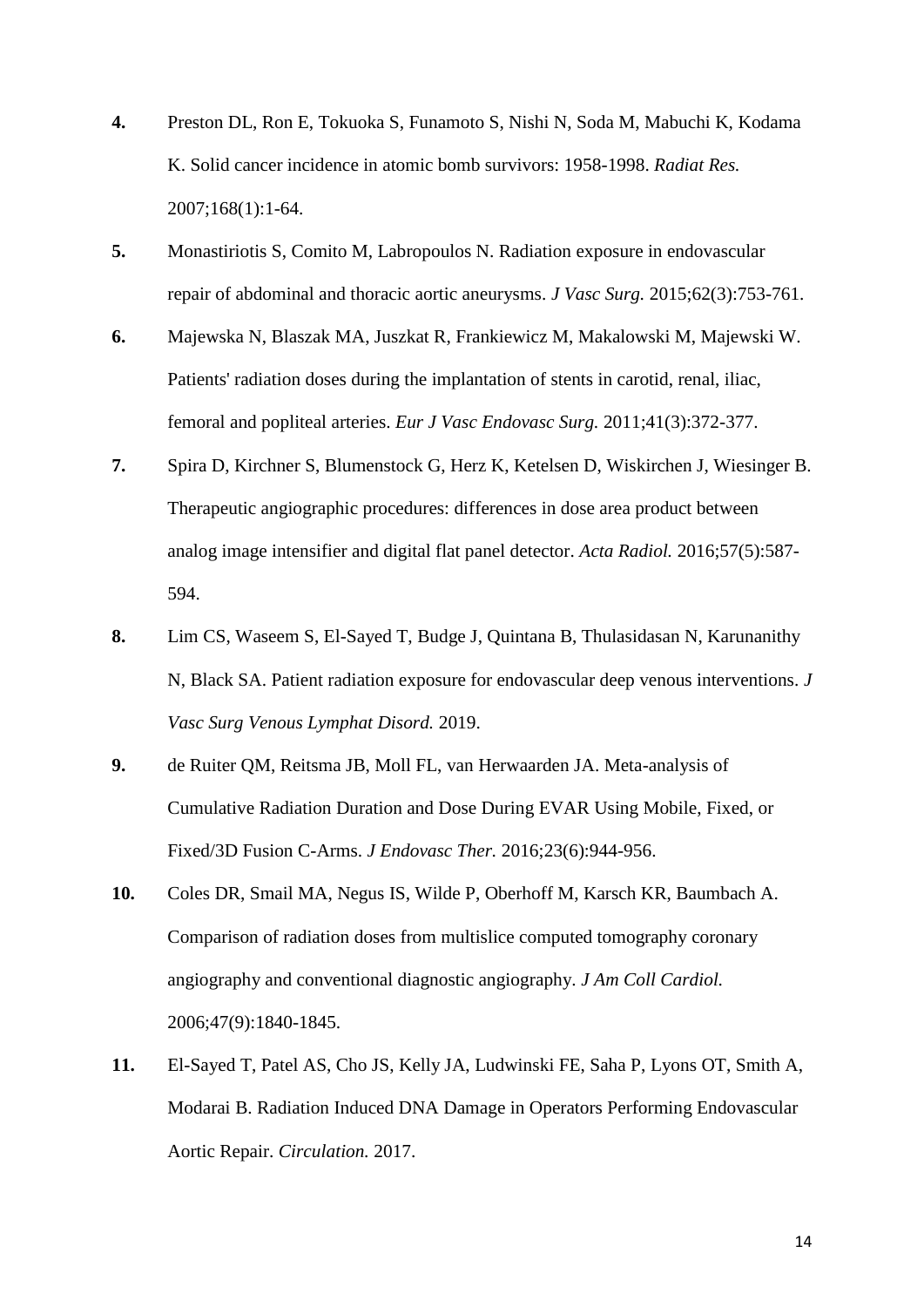- **12.** Stecker MS, Balter S, Towbin RB, Miller DL, Vano E, Bartal G, Angle JF, Chao CP, Cohen AM, Dixon RG, Gross K, Hartnell GG, Schueler B, Statler JD, de Baere T, Cardella JF. Guidelines for patient radiation dose management. *J Vasc Interv Radiol.*  2009;20(7 Suppl):S263-273.
- **13.** Little MP. Risks associated with ionizing radiation. *Br Med Bull.* 2003;68:259-275.
- **14.** Haqqani OP, Agarwal PK, Halin NM, Iafrati MD. Minimizing radiation exposure to the vascular surgeon. *J Vasc Surg.* 2012;55(3):799-805.
- **15.** Jones C, Badger SA, Boyd CS, Soong CV. The impact of radiation dose exposure during endovascular aneurysm repair on patient safety. *J Vasc Surg.* 2010;52(2):298- 302.
- **16.** Faroux L, Blanpain T, Nazeyrollas P, Tassan-Mangina S, Herce B, Tourneux C, Metz D. Trends in Patient Exposure to Radiation in Percutaneous Coronary Interventions Over a 10-Year Period. *Am J Cardiol.* 2017;120(6):927-930.
- **17.** Hertault A, Maurel B, Midulla M, Bordier C, Desponds L, Saeed Kilani M, Sobocinski J, Haulon S. Editor's Choice - Minimizing Radiation Exposure During Endovascular Procedures: Basic Knowledge, Literature Review, and Reporting Standards. *Eur J Vasc Endovasc Surg.* 2015;50(1):21-36.
- **18.** Maurel B, Sobocinski J, Perini P, Guillou M, Midulla M, Azzaoui R, Haulon S. Evaluation of radiation during EVAR performed on a mobile C-arm. *Eur J Vasc Endovasc Surg.* 2012;43(1):16-21.
- **19.** Miller DL, Balter S, Cole PE, Lu HT, Berenstein A, Albert R, Schueler BA, Georgia JD, Noonan PT, Russell EJ, Malisch TW, Vogelzang RL, Geisinger M, Cardella JF, George JS, Miller GL, 3rd, Anderson J. Radiation doses in interventional radiology procedures: the RAD-IR study: part II: skin dose. *J Vasc Interv Radiol.*  2003;14(8):977-990.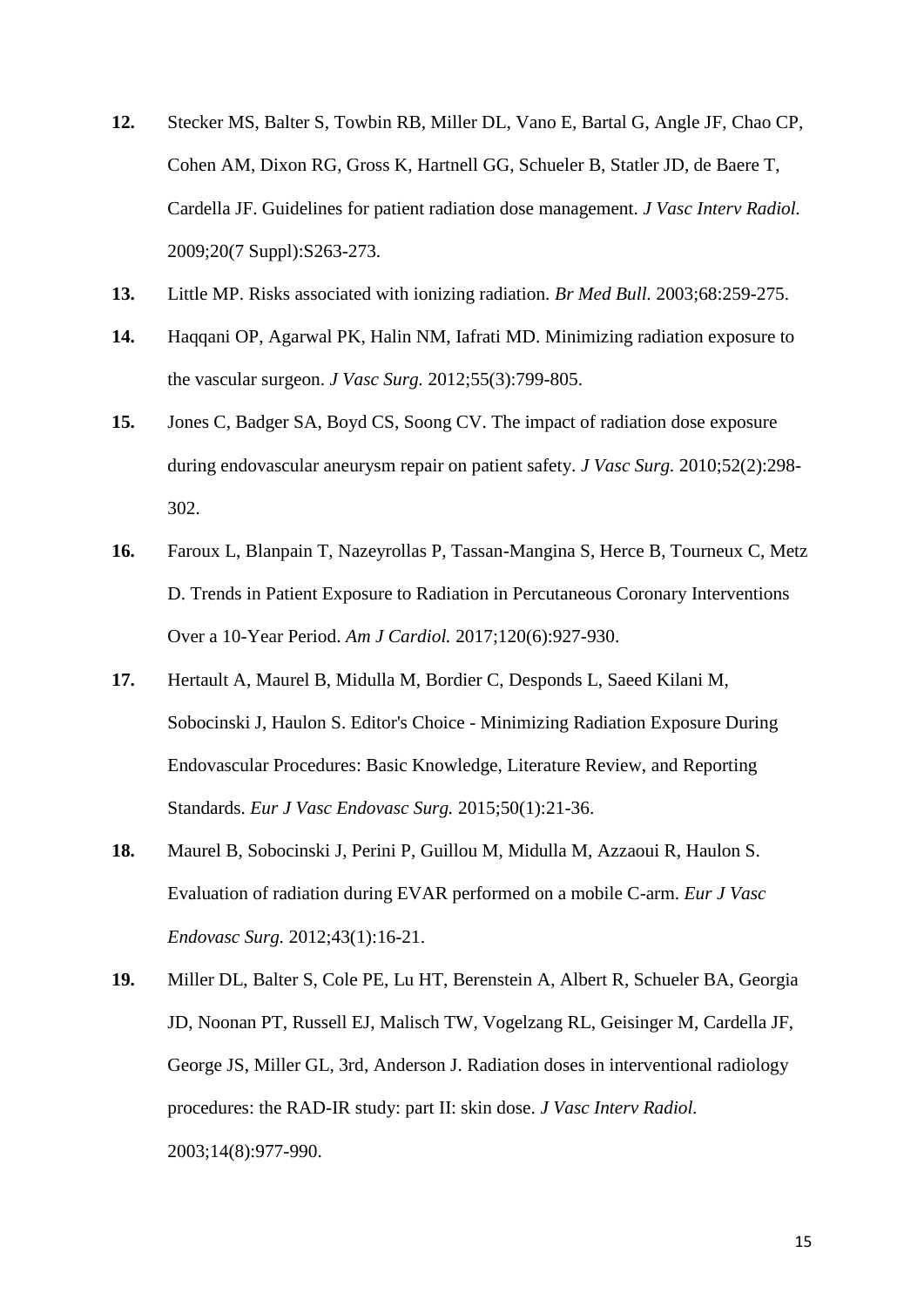- **20.** Patel R, Sweeting MJ, Powell JT, Greenhalgh RM. Endovascular versus open repair of abdominal aortic aneurysm in 15-years' follow-up of the UK endovascular aneurysm repair trial 1 (EVAR trial 1): a randomised controlled trial. *Lancet.*  2016;388(10058):2366-2374.
- **21.** Maurel B, Hertault A, Sobocinski J, Le Roux M, Gonzalez TM, Azzaoui R, Saeed Kilani M, Midulla M, Haulon S. Techniques to reduce radiation and contrast volume during EVAR. *J Cardiovasc Surg (Torino).* 2014;55(2 Suppl 1):123-131.
- **22.** Ephrem G, Lau JF, Meraj PM. The fluoro-less and contrast-less peripheral endovascular intervention: a concept for the future today. *Cardiovasc Revasc Med.*  2015;16(5):294-298.
- **23.** Nyheim T, Staxrud LE, Jorgensen JJ, Jensen K, Olerud HM, Sandbaek G. Radiation exposure in patients treated with endovascular aneurysm repair: what is the risk of cancer, and can we justify treating younger patients? *Acta Radiol.* 2017;58(3):323- 330.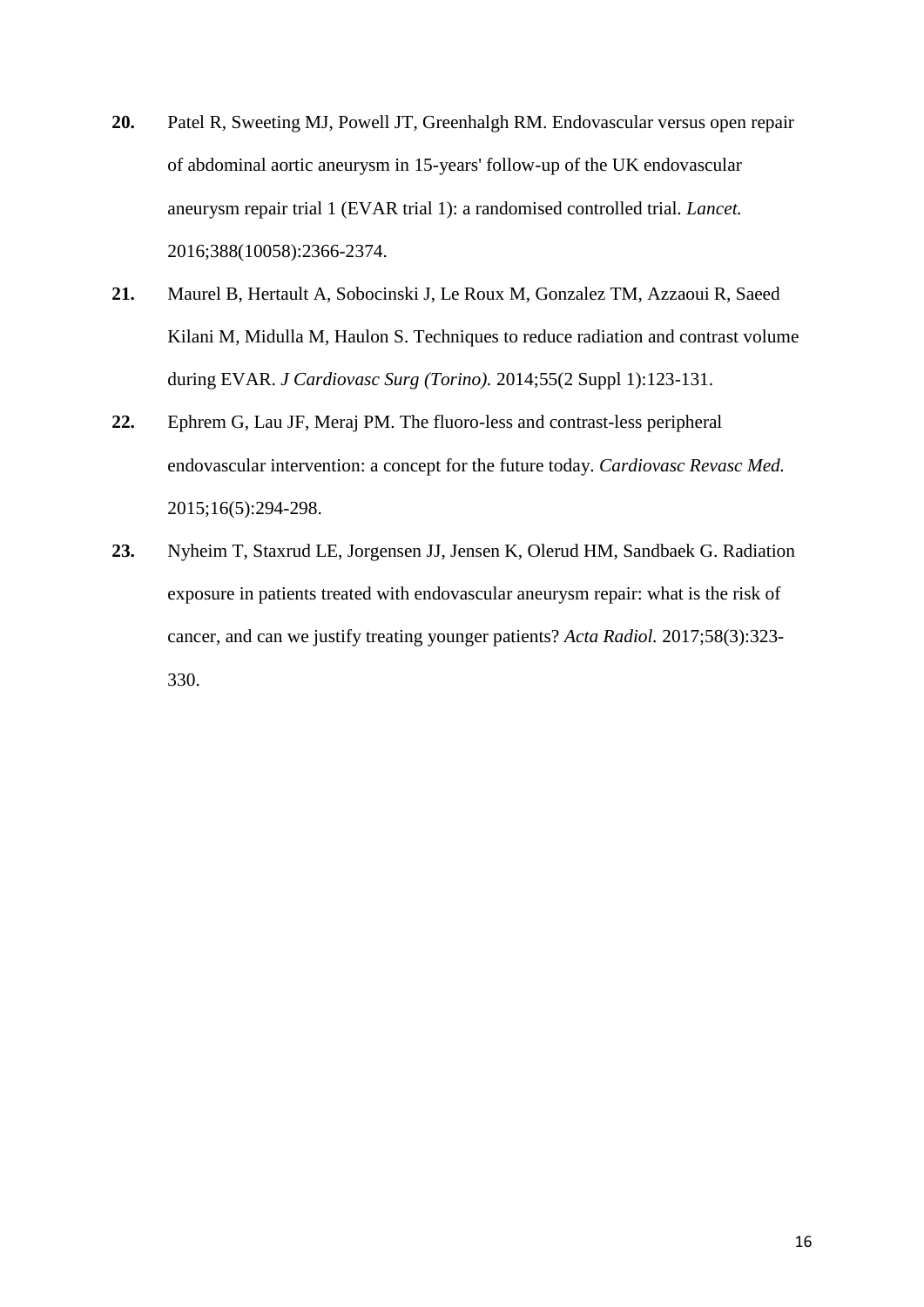Table I. Anatomical distribution of the peripheral vascular malformations of the patients included in this study. VM: vascular malformation

| <b>Anatomical site</b> | <b>Type of VM</b> | <b>Number of patients</b> |     |
|------------------------|-------------------|---------------------------|-----|
|                        | High-flow         | 13                        | 48  |
| <b>Head and Neck</b>   |                   |                           |     |
|                        | Low-flow          | 35                        |     |
|                        | High-flow         | 27                        | 68  |
| <b>Upper Limb</b>      |                   |                           |     |
|                        | Low-flow          | 41                        |     |
|                        | High-flow         | 13                        | 84  |
| <b>Lower Limb</b>      |                   |                           |     |
|                        | Low-flow          | 71                        |     |
|                        | High-flow         | 8                         | 37  |
| <b>Torso</b>           |                   |                           |     |
|                        | Low-flow          | 29                        |     |
|                        |                   | <b>Total</b>              | 237 |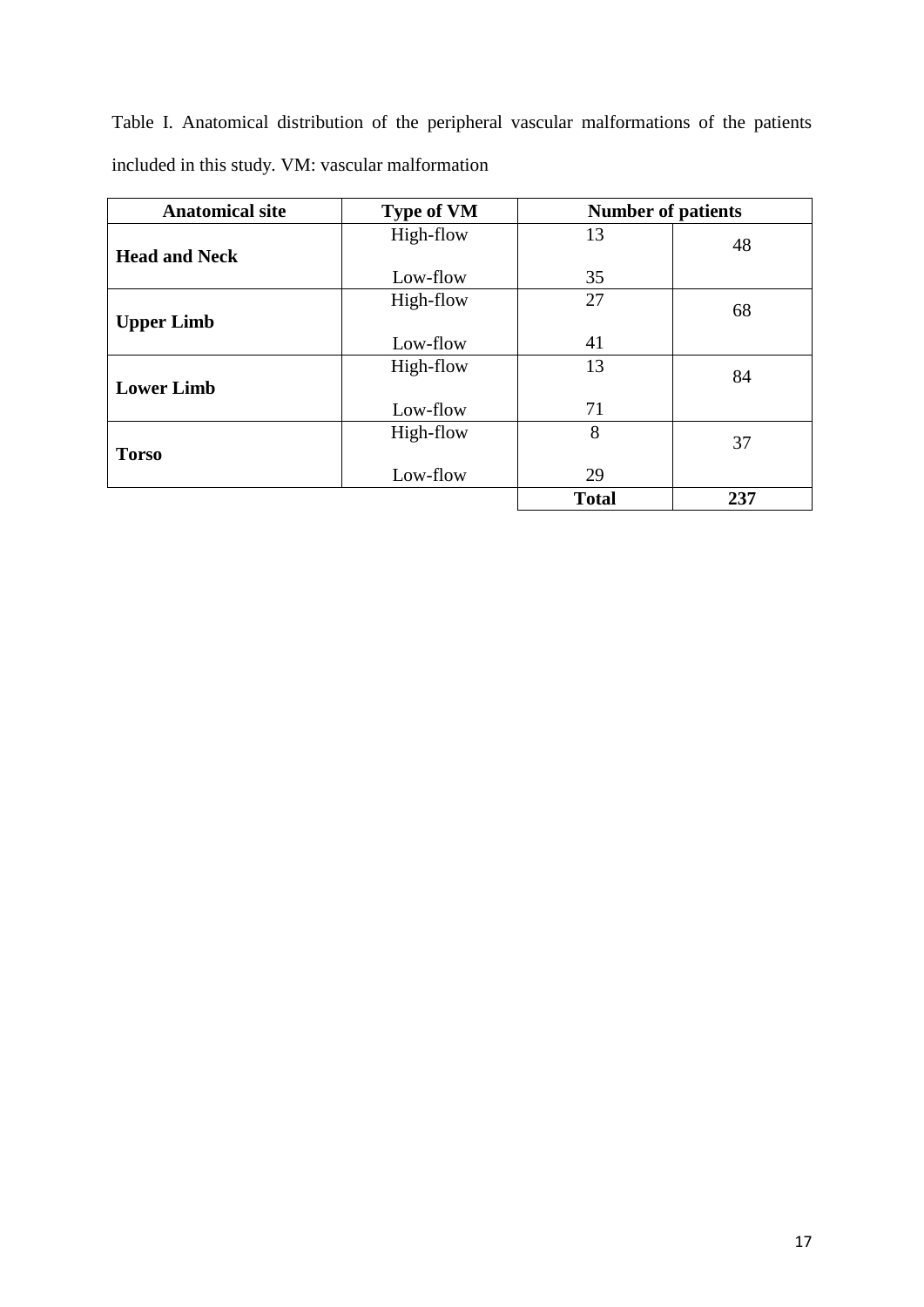Table II. Patient radiation exposure in dose-area product (DAP) per embolo-sclerotherapy for peripheral vascular malformations of different anatomical sites. \*Kruskal-Wallis test.

| <b>Anatomical</b> | <b>Number of Embolo-</b> | <b>Median DAP</b>    | <b>Range DAP</b>     | P value* |
|-------------------|--------------------------|----------------------|----------------------|----------|
| site              | sclerotherapies          | (Gycm <sup>2</sup> ) | (Gycm <sup>2</sup> ) |          |
| Head and neck     | 94                       | 4.05                 | $0.00 - 246.51$      |          |
| Upper limb        | 138                      | 0.48                 | $0.00 - 698.36$      | < 0.01   |
| Lower limb        | 128                      | 1.38                 | $0.00 - 60.23$       |          |
| <b>Torso</b>      | 59                       | 7.28                 | $0.00 - 405.40$      |          |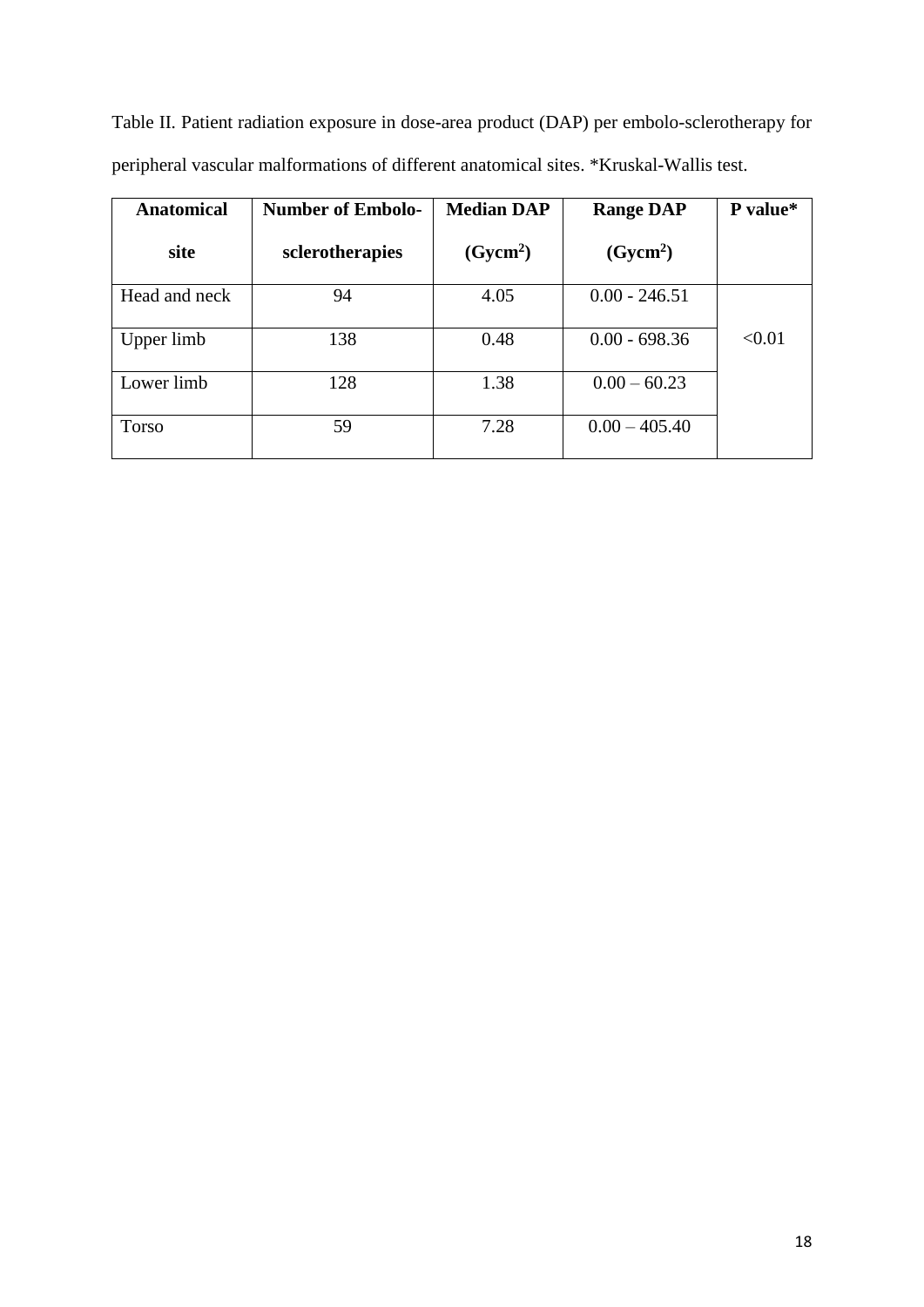|  | Table III. Cumulative patient radiation exposure in dose-area product (DAP) per patient for |  |  |  |  |  |
|--|---------------------------------------------------------------------------------------------|--|--|--|--|--|
|  | peripheral vascular malformations of different anatomical sites. *Kruskal-Wallis test.      |  |  |  |  |  |

| <b>Anatomical</b> | <b>Number of patients</b> | <b>Median DAP</b>    | <b>Range DAP</b>     | P value* |
|-------------------|---------------------------|----------------------|----------------------|----------|
| site              |                           | (Gycm <sup>2</sup> ) | (Gycm <sup>2</sup> ) |          |
| Head and neck     | 48                        | 5.19                 | $0.00 - 1300.24$     |          |
| Upper limb        | 68                        | 0.90                 | $0.00 - 817.52$      | < 0.01   |
| Lower limb        | 84                        | 1.66                 | $0.00 - 73.40$       |          |
| Torso             | 37                        | 13.40                | $0.00 - 748.02$      |          |